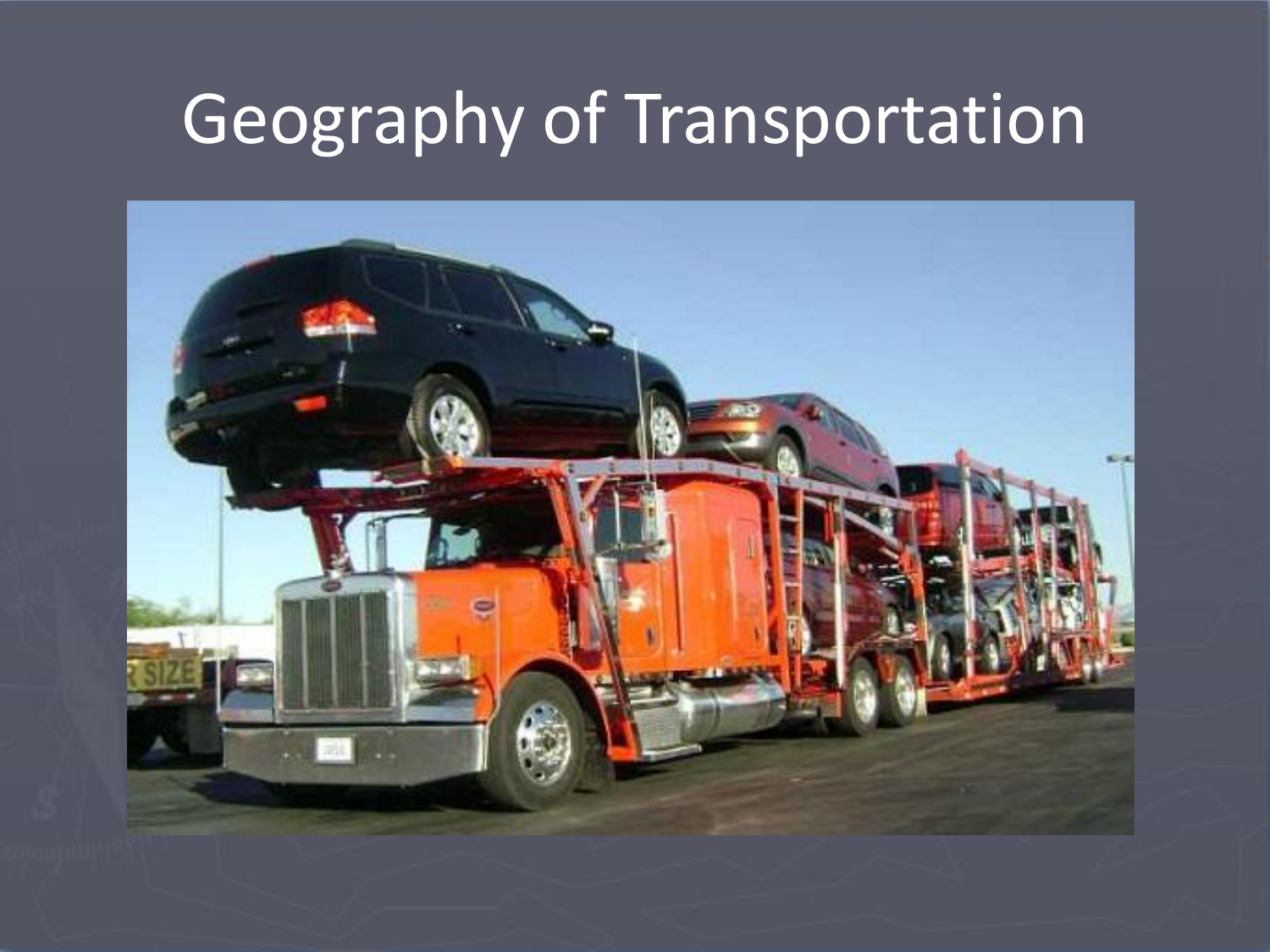# Definition

- The transport of materials to and from a factory
	- Key factor in determining why industries locate in particular places
	- Goal: minimize cost of transporting

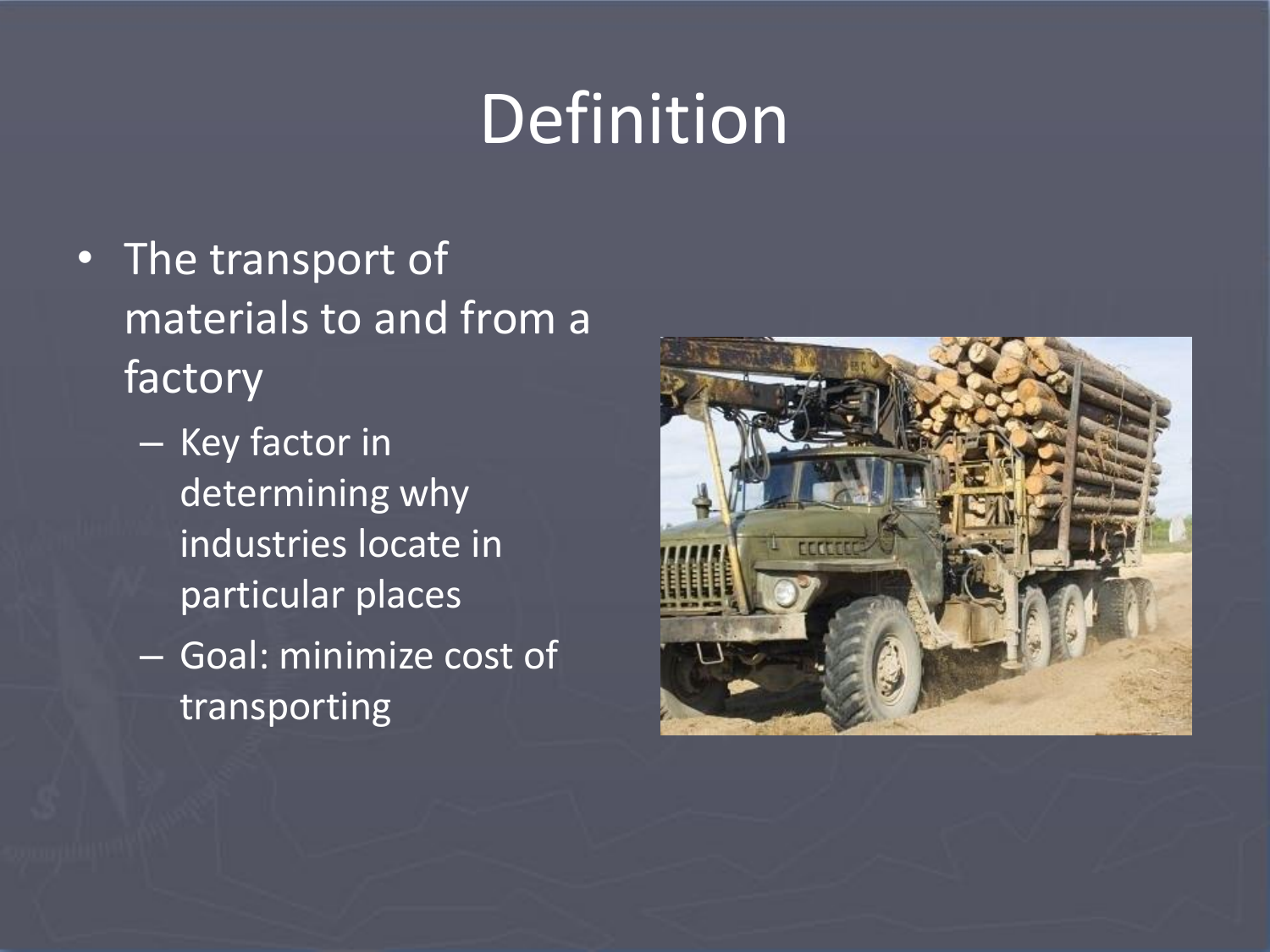#### Bulk-Reducing Industry

- Industry in which inputs weigh more than the final product
- Example: Iron Ore

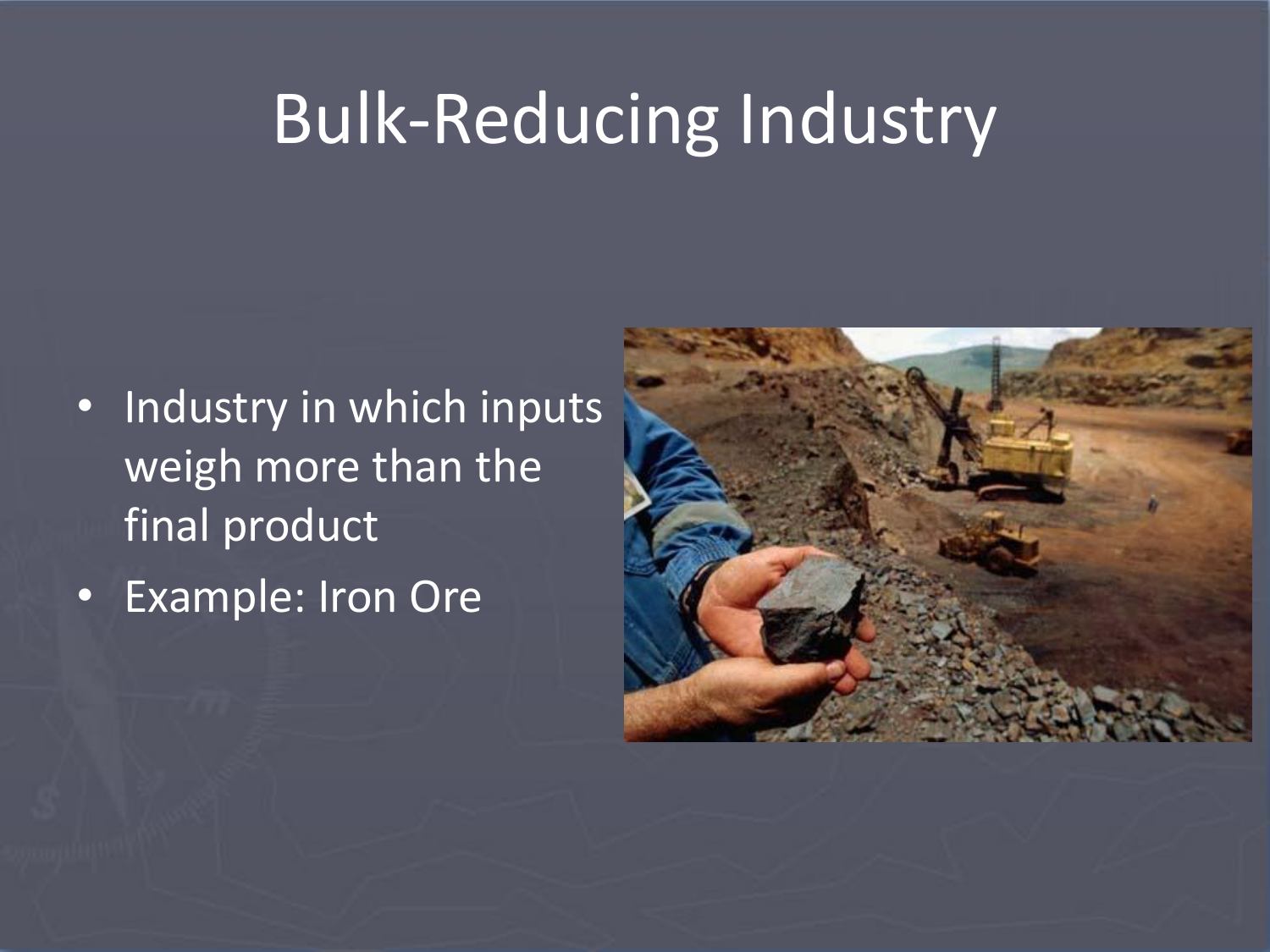# Bulk-Gaining Industry

- Making something that gains volume or weight during production
- Example: Cars

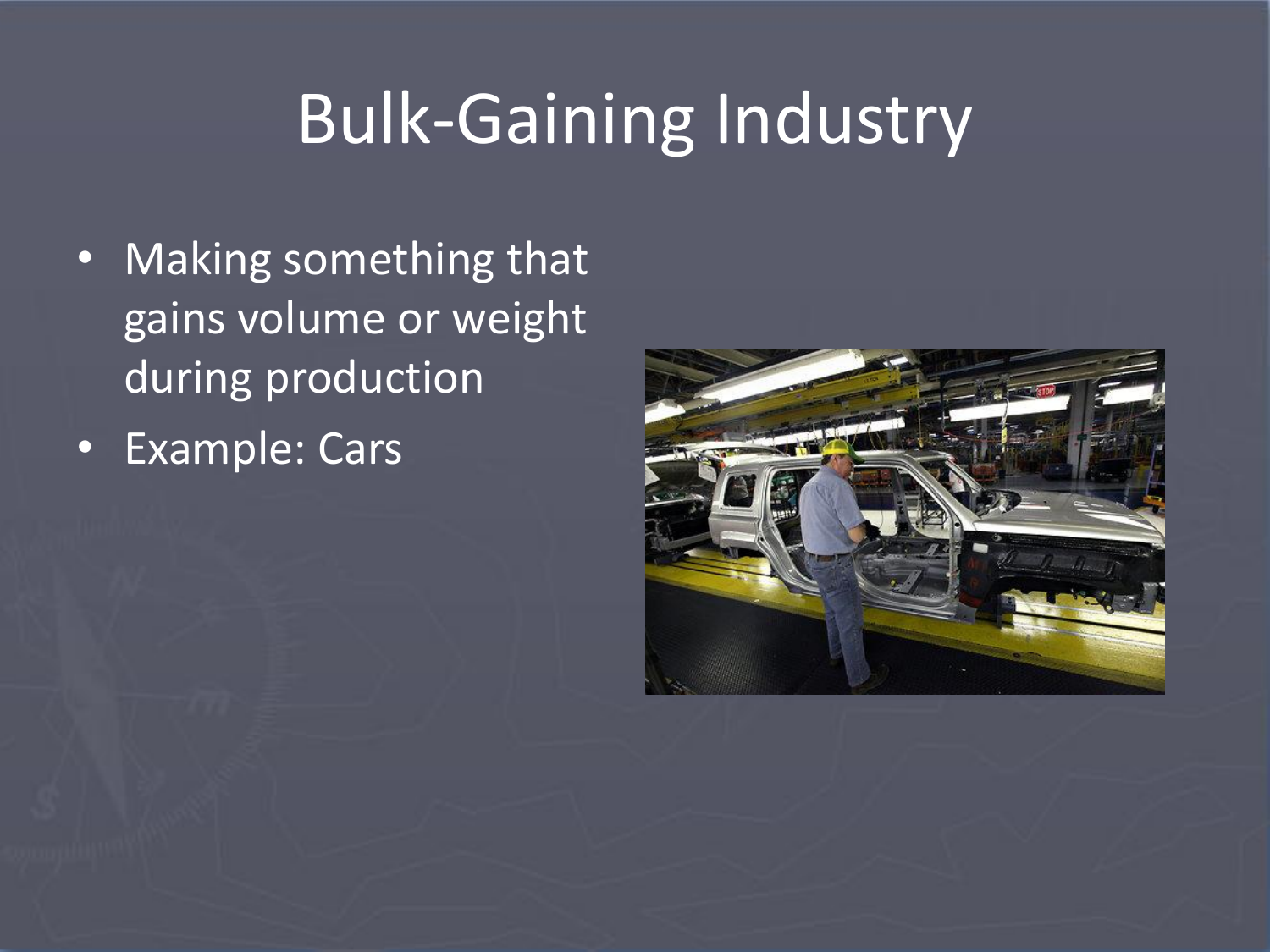## Other Industries

- Single-Market Manufacturers
	- Specializers with only 1-2 customers
	- Ex. Motor vehicle parts
- Perishable Product Manufacturers
	- Both industries must locate close to customers
	- Ex. milk

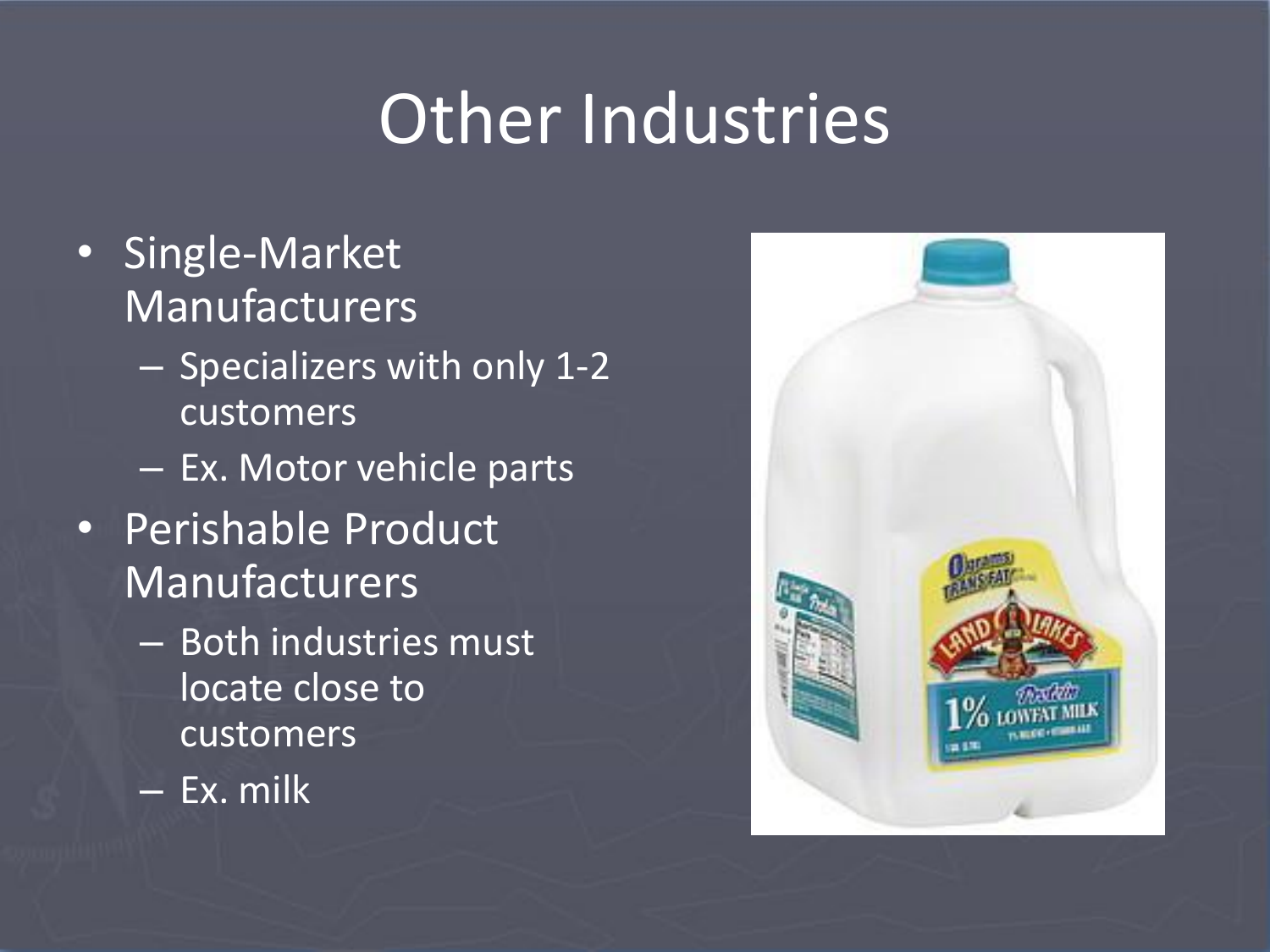#### How to Transport?

- Truck short-distance, best for one-day delivery
- Train Longer distance, no need for stops
- Ship Low cost, crosscontinental
- Air High cost, for small, high-value packages

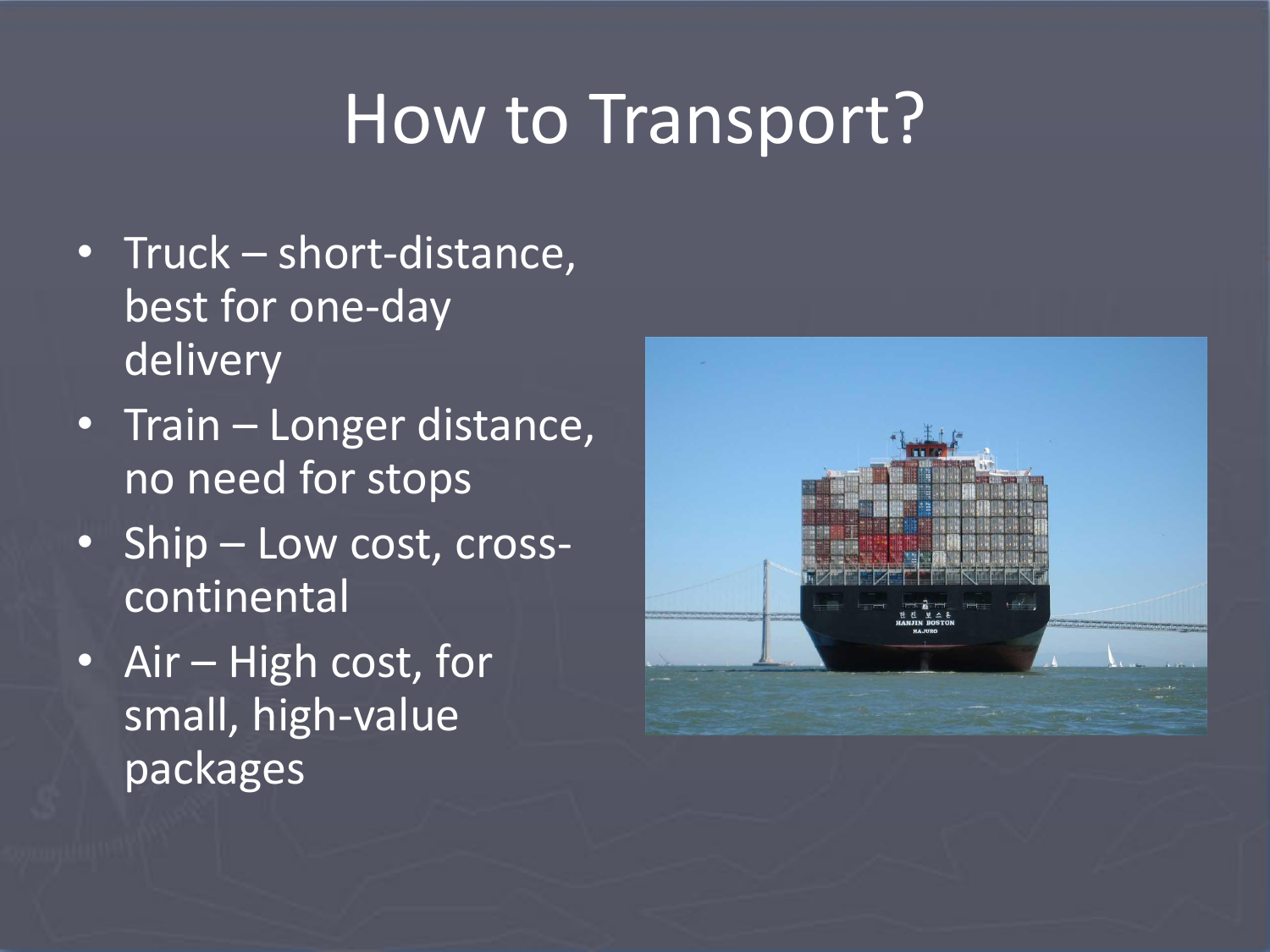## Break-of- Bulk Point

- Break-of-Bulk Point
	- Location where transfer of travel modes is possible
	- Cost rises with additional break-of-bulk points

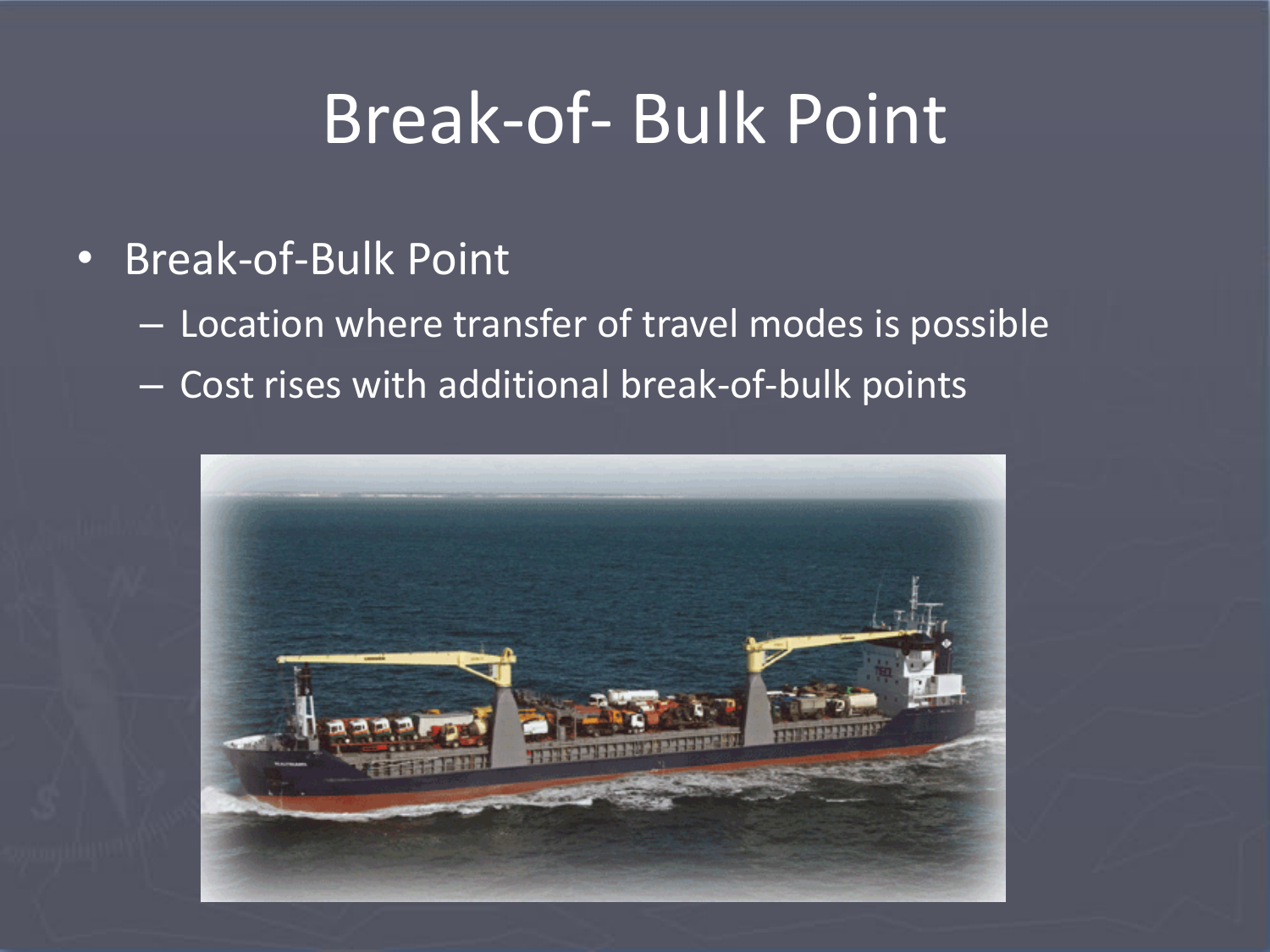## Factors of Production

- The unique characteristics of a location
- Three traditional production factors:
	- Labor
	- Land
	- Capital

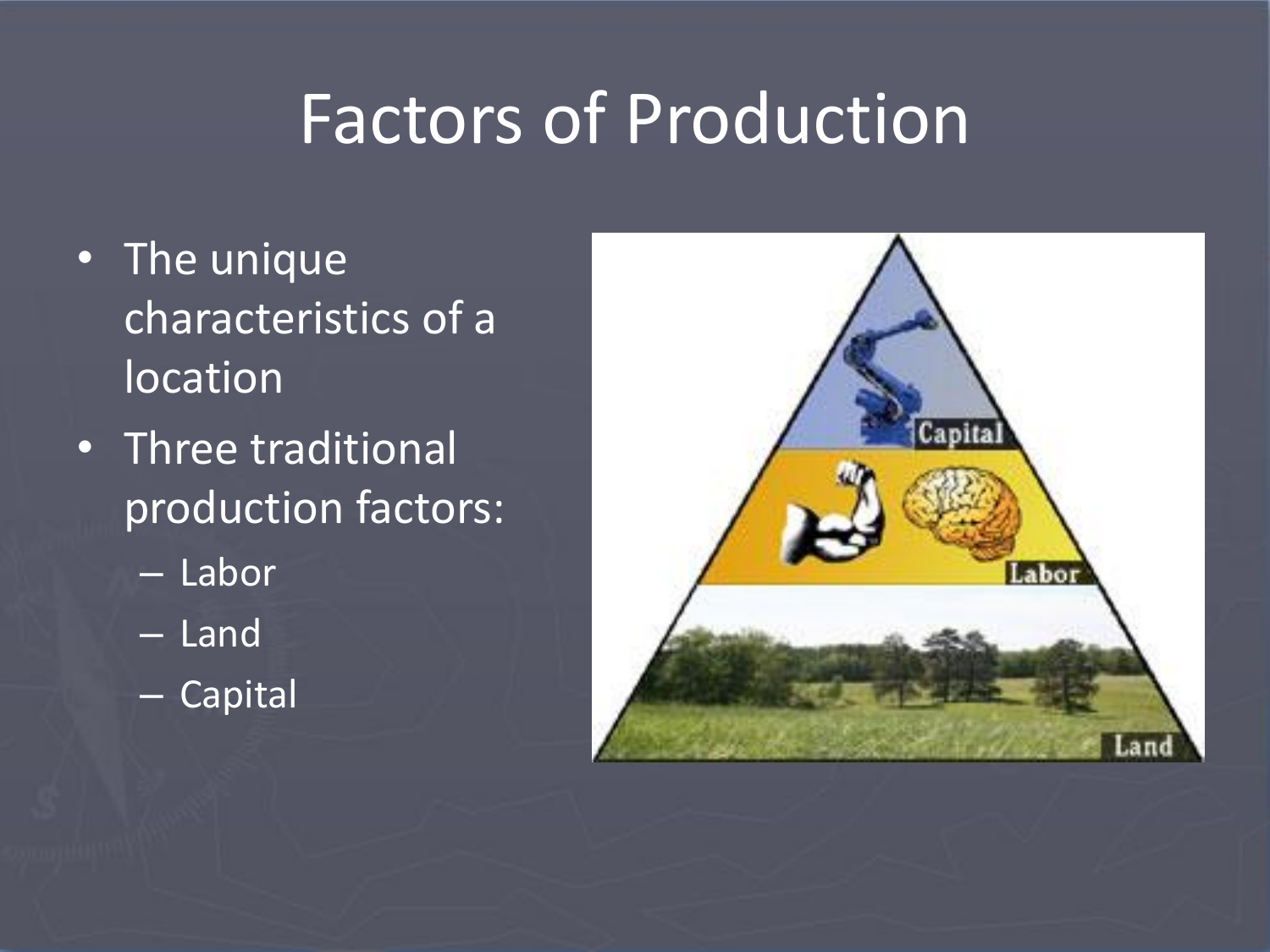## Labor

- Workers
- The most important site factor
- Labor-intensive industry
	- Industry where paying workers is high percentage of total costs

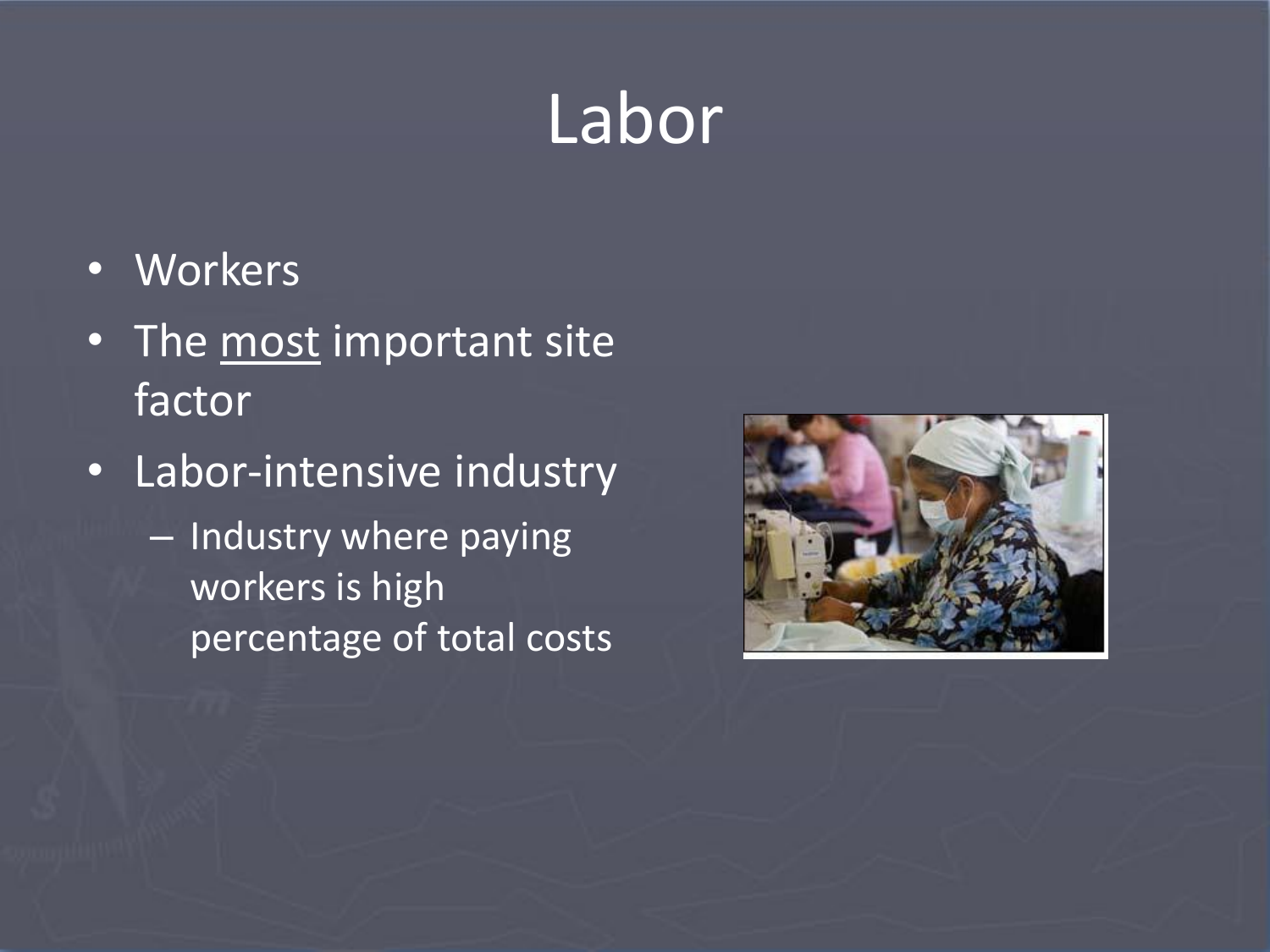# Land

- New factories need lots of space (one-story facility)
- Proximity to major highways is most important